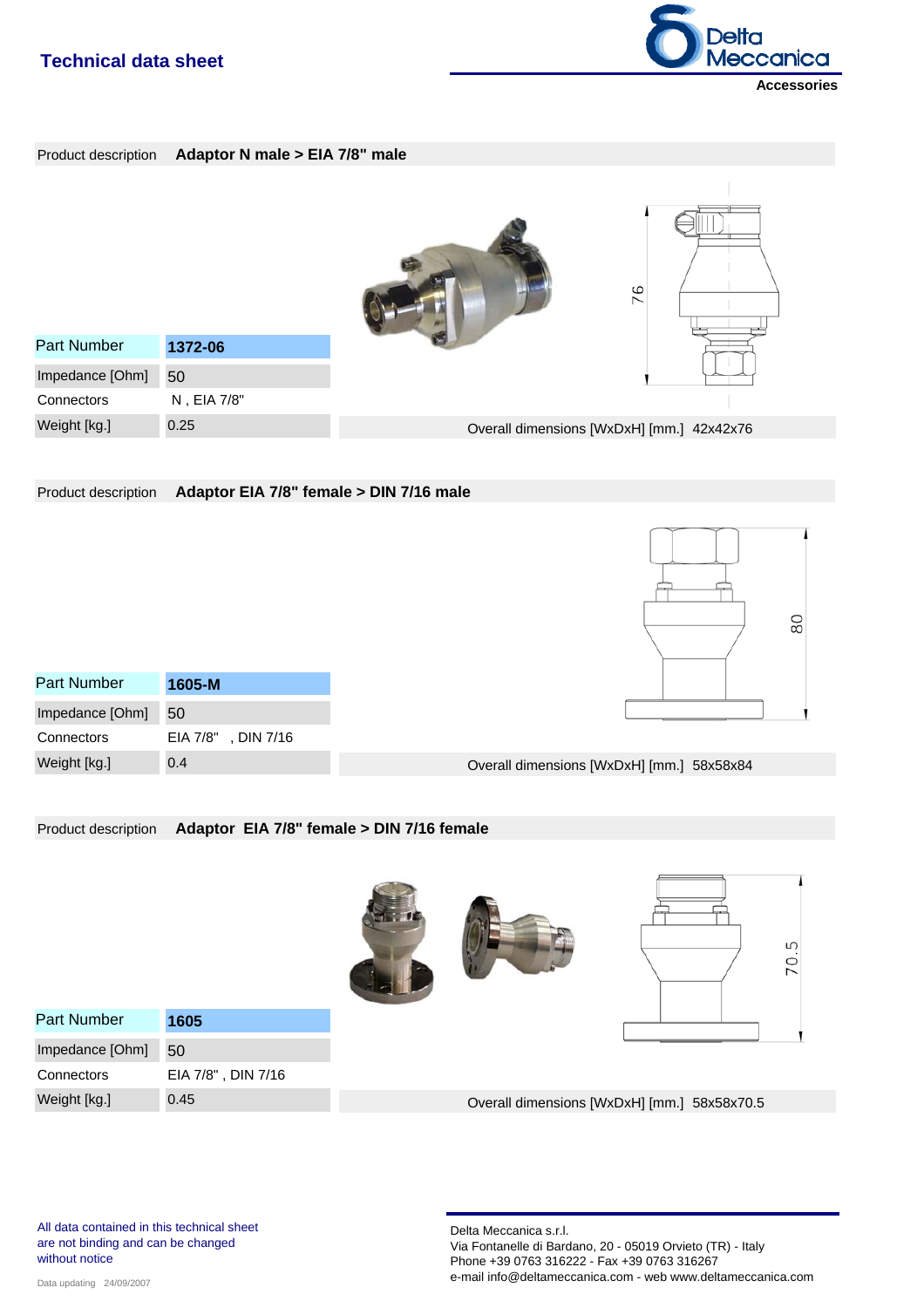

| Product description Adaptor EIA 7/8" female > N female |  |  |  |  |
|--------------------------------------------------------|--|--|--|--|
|--------------------------------------------------------|--|--|--|--|



Product description **Adaptor EIA 1 5/8" female > EIA 7/8" female**





| Part Number     | 1018                 |
|-----------------|----------------------|
| Impedance [Ohm] | 50                   |
| Connectors      | EIA 1 5/8", EIA 7/8" |
| Weight [kg.]    | 1                    |

Overall dimensions [WxDxH] [mm.] 90x90x95.3

| Product description |                      | Adaptor EIA 1 5/8" male > EIA 7/8" female  |     |
|---------------------|----------------------|--------------------------------------------|-----|
|                     |                      |                                            | 108 |
| <b>Part Number</b>  | 1166                 |                                            |     |
| Impedance [Ohm]     | 50                   |                                            |     |
| Connectors          | EIA 1 5/8", EIA 7/8" |                                            |     |
| Weight [kg.]        | 0.5                  | Overall dimensions [WxDxH] [mm.] 65x65x108 |     |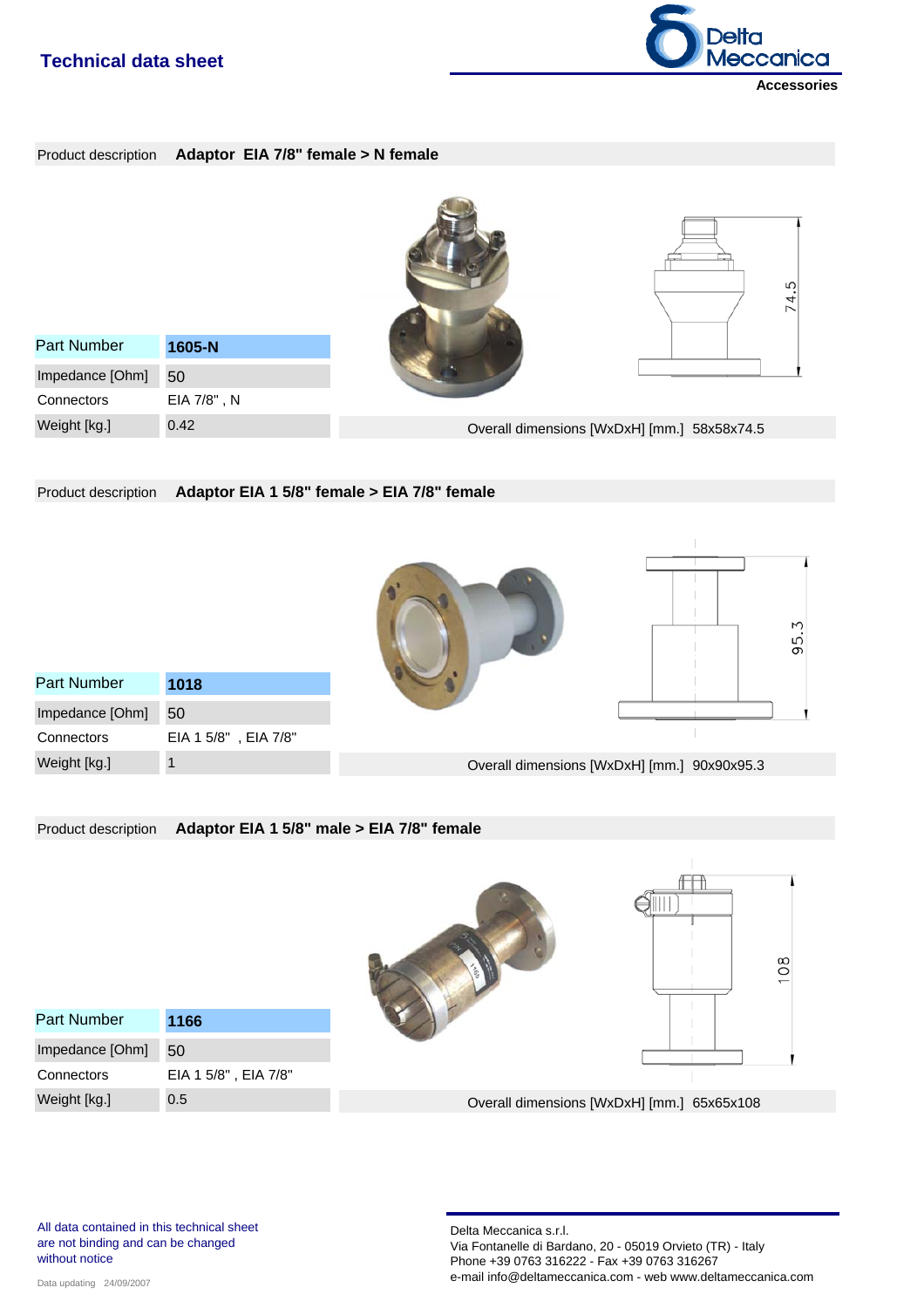

Product description **Adaptor EIA 1 5/8" male > EIA 7/8" male**



Product description **Adaptor EIA 1 5/8" female > DIN 7/16 male**





| Part Number     | 1367                 |
|-----------------|----------------------|
| Impedance [Ohm] | 50                   |
| Connectors      | EIA 1 5/8", DIN 7/16 |
| Weight [kg.]    |                      |

Overall dimensions [WxDxH] [mm.] 90x90x107

Product description **Adaptor EIA 1 5/8" male > EIA 7/8" male**

|                 |                      |  |                                           | Ю<br>$\sigma$ |
|-----------------|----------------------|--|-------------------------------------------|---------------|
| Part Number     | 1657                 |  |                                           |               |
| Impedance [Ohm] | 50                   |  |                                           |               |
| Connectors      | EIA 1 5/8", EIA 7/8" |  |                                           |               |
| Weight [kg.]    | 0.4                  |  | Overall dimensions [WxDxH] [mm.] 65x65x95 |               |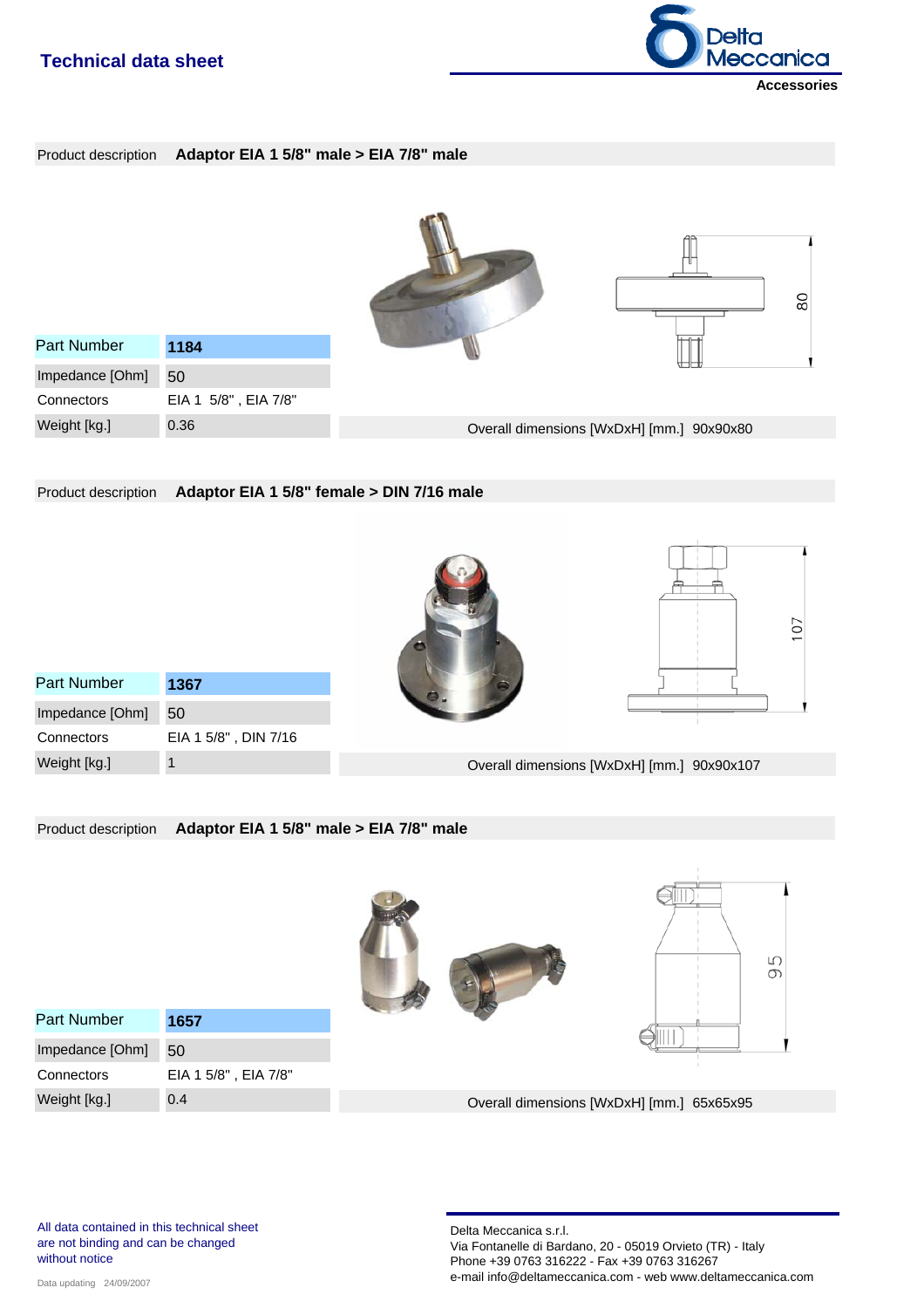

Product description **Adaptor EIA 1 5/8" female > DIN 7/16 female**



Product description **Adaptor EIA 3 1/8" female > EIA 1 5/8" female**





| Part Number     | 1015                   |
|-----------------|------------------------|
| Impedance [Ohm] | 50                     |
| Connectors      | EIA 3 1/8", EIA 1 5/8" |
| Weight [kg.]    | 2.2                    |

Overall dimensions [WxDxH] [mm.] 130x130x110.5

Product description **Adaptor EIA 3 1/8" male > EIA 1 5/8" male**





| <b>Part Number</b> | 1070                   |
|--------------------|------------------------|
| Impedance [Ohm]    | 50                     |
| Connectors         | EIA 3 1/8", EIA 1 5/8" |
| Weight [kg.]       | 0.75                   |

Overall dimensions [WxDxH] [mm.] 130x130x104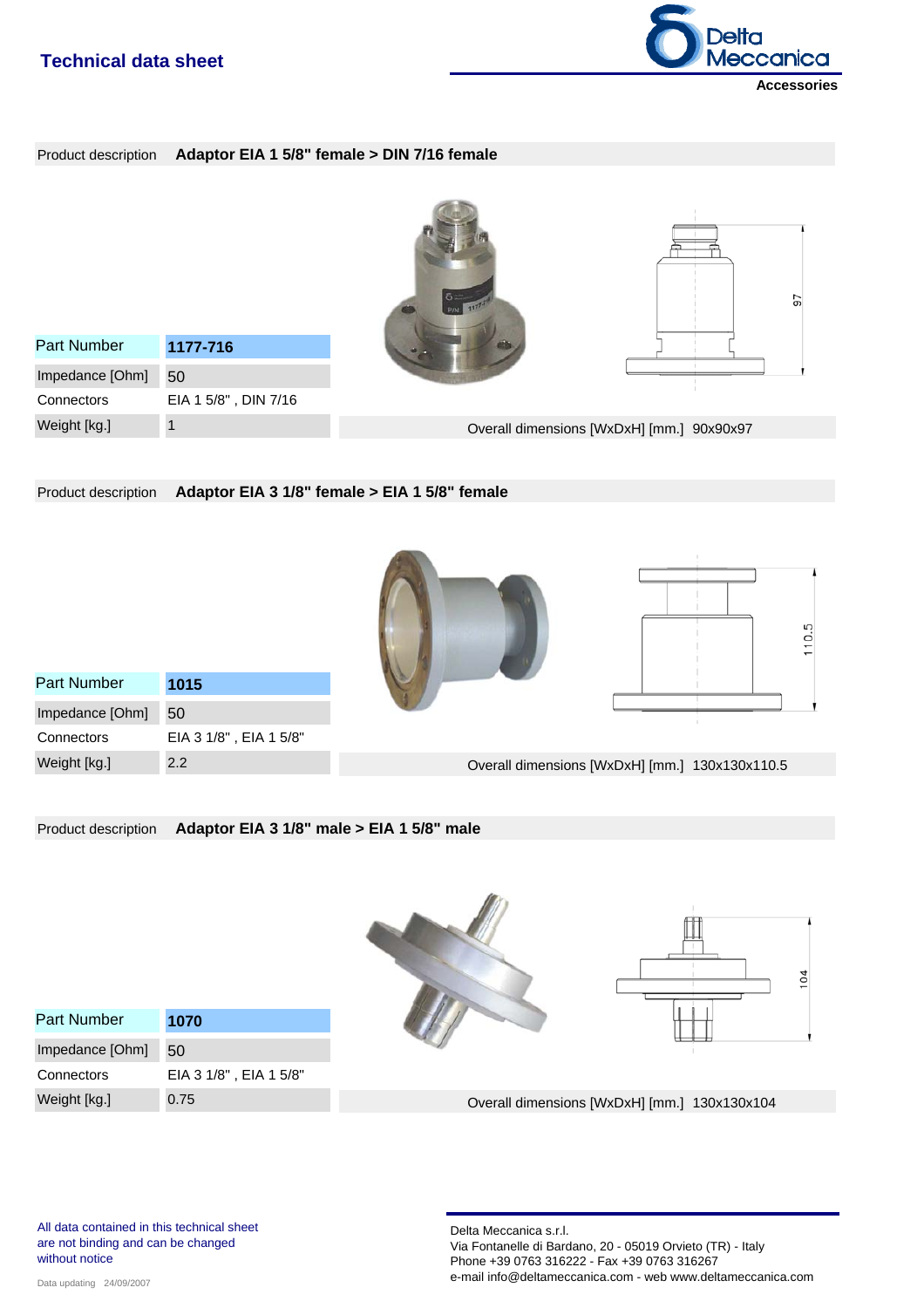

#### Product description **Adaptor EIA 3 1/8" female > N female**



Product description **Adaptor EIA 3 1/8" female > EIA 7/8" female**





| <b>Part Number</b> | 1179                 |
|--------------------|----------------------|
| Impedance [Ohm]    | 50                   |
| Connectors         | EIA 3 1/8", EIA 7/8" |
| Weight [kg.]       | 1.85                 |

Overall dimensions [WxDxH] [mm.] 130x130x135

Product description **Adaptor EIA 3 1/8" male > EIA 1 5/8" male**



Overall dimensions [WxDxH] [mm.] 95x95x117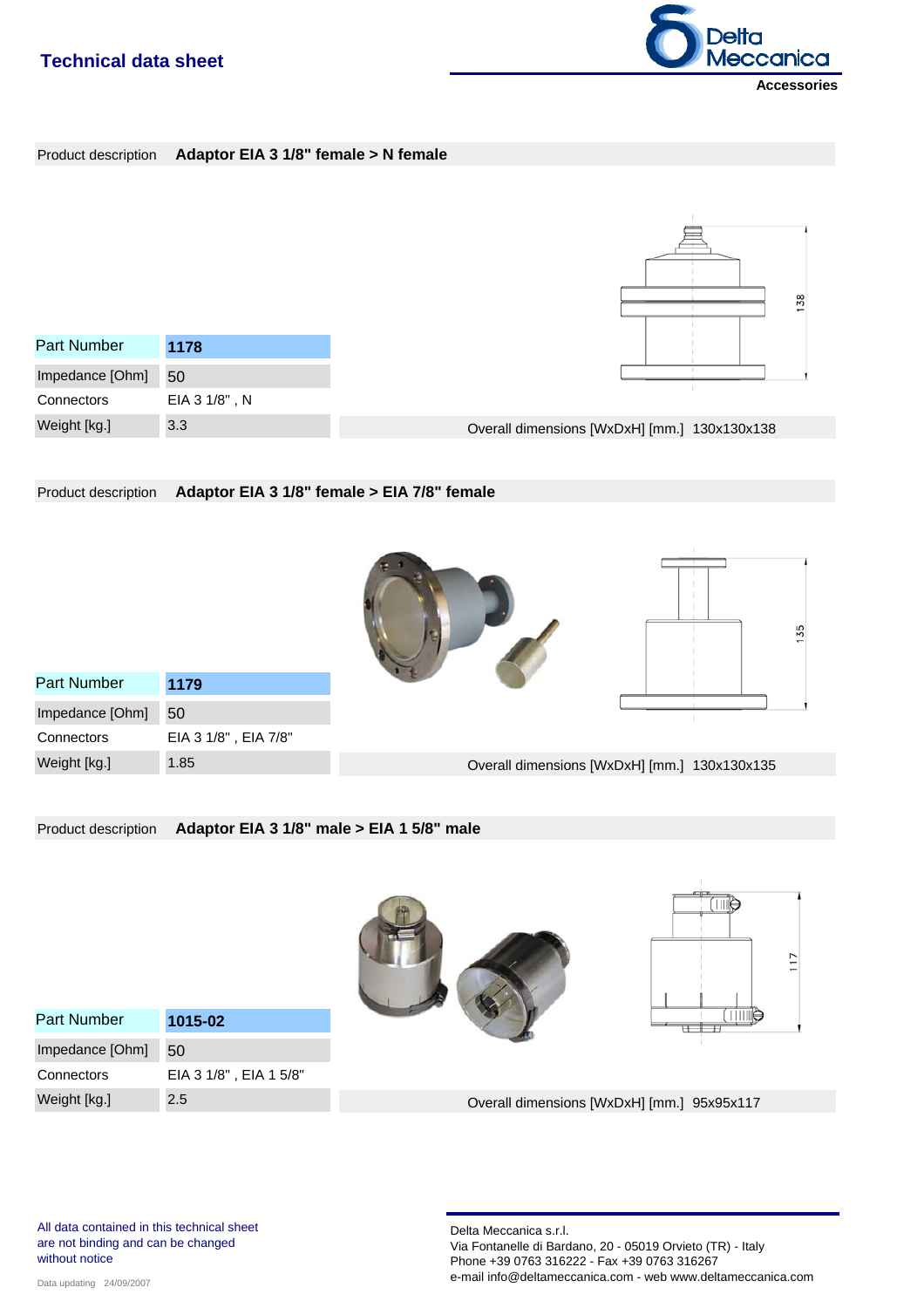

Product description **Adaptor EIA 3 1/8" female > EIA 1 5/8" male**



Product description **Adaptor EIA 4 1/16" female > EIA 3 1/8" female**

| Part Number     | 1345                    |
|-----------------|-------------------------|
| Impedance [Ohm] | 50                      |
| Connectors      | EIA 4 1/16", EIA 3 1/8" |
| Weight [kg.]    | 3.2                     |



Overall dimensions [WxDxH] [mm.] 157.5x157.5x133

Product description **Adaptor EIA 4 1/16" female > EIA 1 5/8" female**



| Part Number     | 1403                    |                                                    |  |
|-----------------|-------------------------|----------------------------------------------------|--|
| Impedance [Ohm] | -50                     |                                                    |  |
| Connectors      | EIA 4 1/16", EIA 1 5/8" |                                                    |  |
| Weight [kg.]    | 2.7                     | Overall dimensions [WxDxH] [mm.] 157.5x157.5x138.5 |  |

All data contained in this technical sheet are not binding and can be changed without notice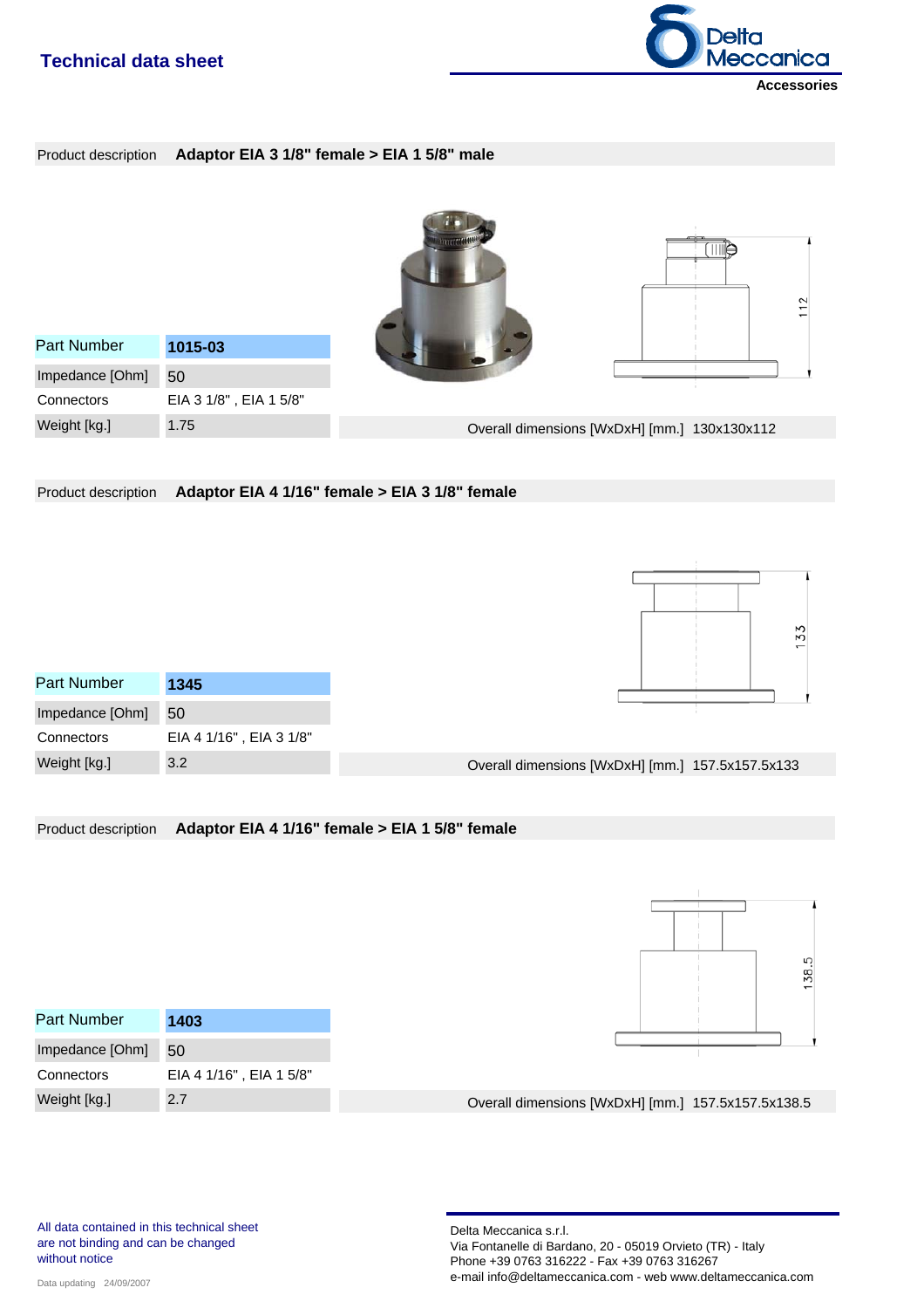

|  | Product description Adaptor EIA 4 1/8" female > EIA 3 1/8" female |
|--|-------------------------------------------------------------------|
|--|-------------------------------------------------------------------|



Product description **Adaptor EIA 4 1/8" female > EIA 1 5/8" female**

| Part Number     | 1193                   |
|-----------------|------------------------|
| Impedance [Ohm] | 50                     |
| Connectors      | EIA 4 1/8", EIA 1 5/8" |
| Weight [kg.]    | 2.6                    |



| Overall dimensions [WxDxH] [mm.] 160x160x128.5 |  |  |  |
|------------------------------------------------|--|--|--|
|------------------------------------------------|--|--|--|

#### Product description **Adaptor EIA 4 1/8" female > EIA 4 1/2" unflanged**

| Part Number     | 1632                     |  |
|-----------------|--------------------------|--|
| Impedance [Ohm] | 50                       |  |
| Connectors      | EIA 4 1/8", 4 1/2" unfl. |  |

Overall dimensions [WxDxH] [mm.] 160x160x140

Weight [kg.] 2.3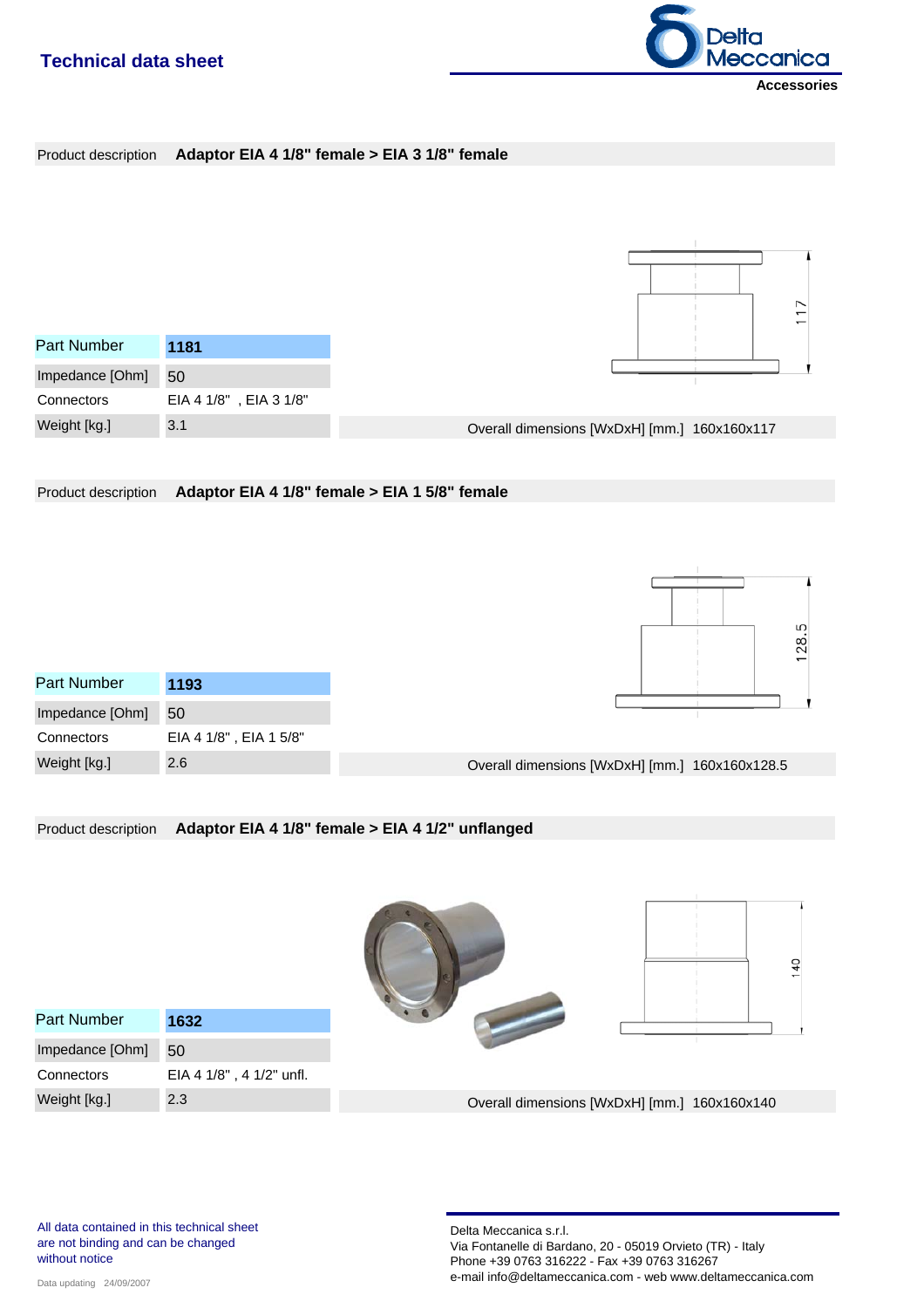

Product description **Adaptor EIA 4 1/2" female > EIA 3 1/8" female**

| <b>Part Number</b> | 1305                   |                                              |  |
|--------------------|------------------------|----------------------------------------------|--|
| Impedance [Ohm]    | 50                     |                                              |  |
| Connectors         | EIA 4 1/2", EIA 3 1/8" |                                              |  |
| Weight [kg.]       | 3.15                   | Overall dimensions [WxDxH] [mm.] 160x160x117 |  |

Product description **Adaptor EIA 4 1/2" male > EIA 4 1/8" female**

| <b>Part Number</b> | 1320                   |
|--------------------|------------------------|
| Impedance [Ohm]    | 50                     |
| Connectors         | EIA 4 1/2", EIA 4 1/8" |
| Weight [kg.]       | 2.5                    |



Overall dimensions [WxDxH] [mm.] 160x160x134

Product description **Adaptor EIA 4 1/2" male > EIA 4 1/16" female**



| Part Number     | 1363                    |                                                  |  |
|-----------------|-------------------------|--------------------------------------------------|--|
| Impedance [Ohm] | 50                      |                                                  |  |
| Connectors      | EIA 4 1/2", EIA 4 1/16" |                                                  |  |
| Weight [kg.]    | $2.2^{\circ}$           | Overall dimensions [WxDxH] [mm.] 157.5x157.5x134 |  |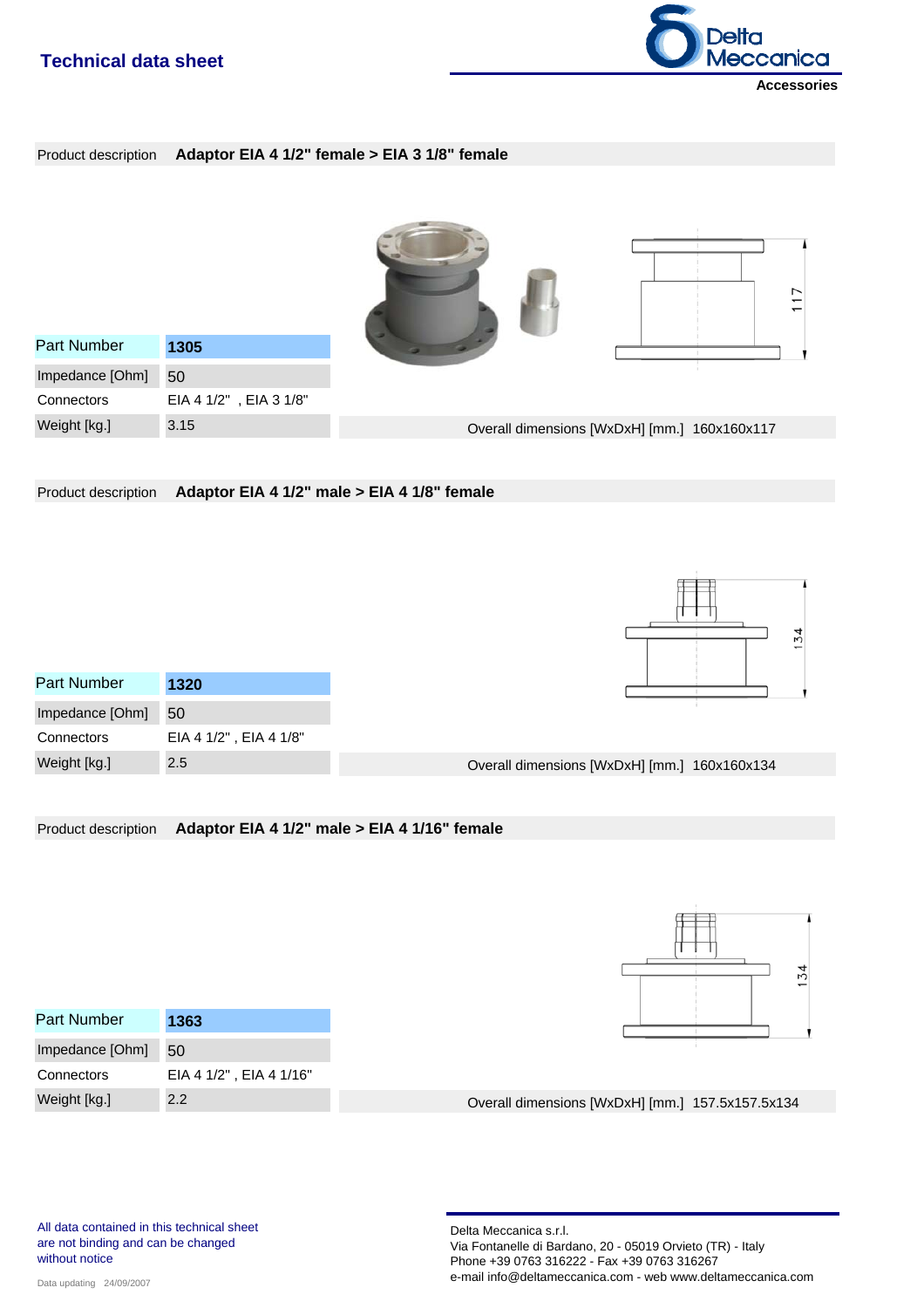

#### Product description **Adaptor EIA 4 1/2" male > EIA 1 5/8" male**



Product description **Adaptor EIA 4 1/2" female > N female**





EIA 4 1/2" , N Part Number **1624 Connectors** Weight [kg.] 4.3 Impedance [Ohm] 50

Overall dimensions [WxDxH] [mm.] 160x160x144

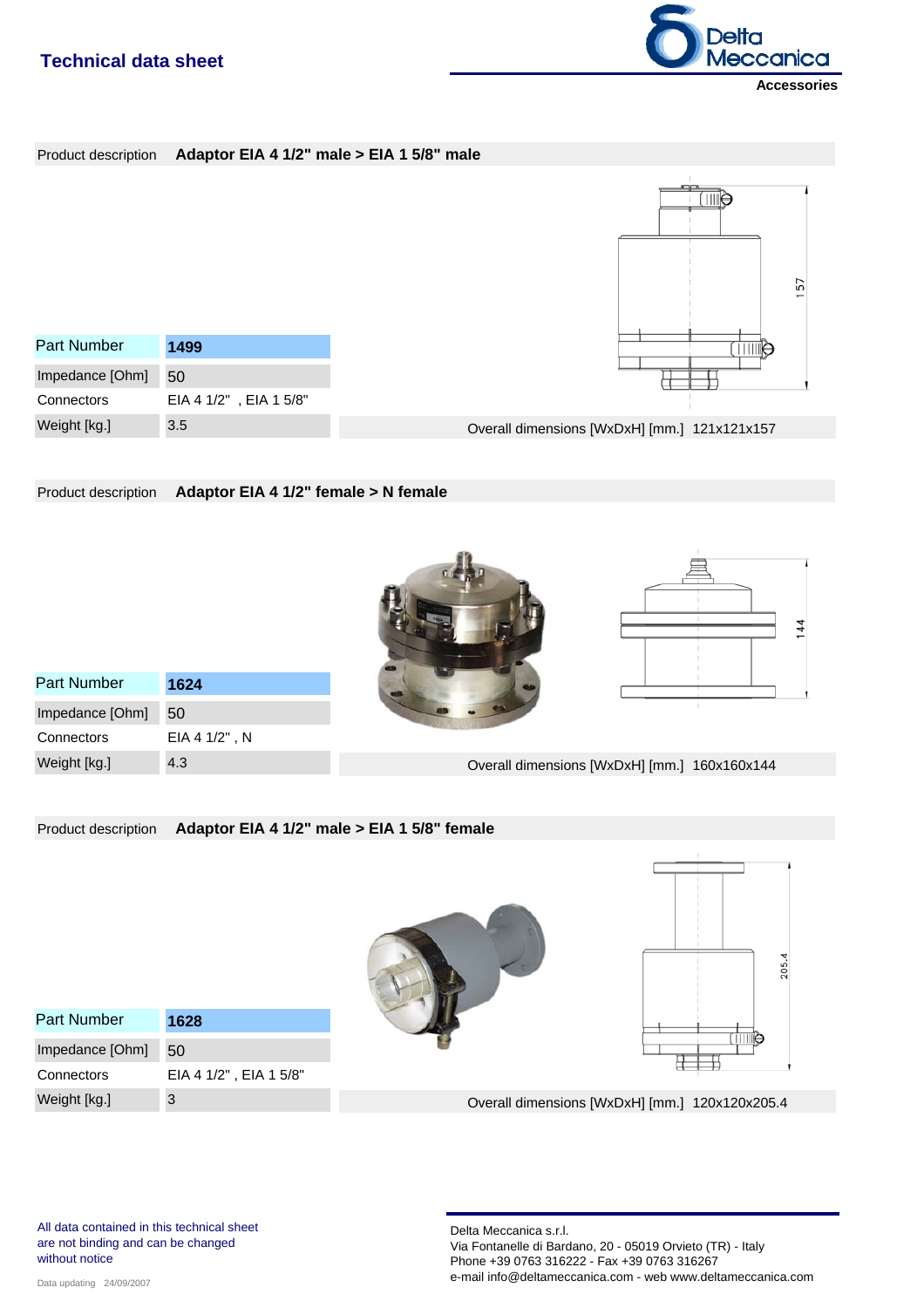

| Product description Adaptor 4 7/8" female > EIA 4 1/2" female |  |  |  |
|---------------------------------------------------------------|--|--|--|
|                                                               |  |  |  |



Product description **Adaptor 4 7/8" male > EIA 3 1/8" female**

Product description **Adaptor 4 7/8" male > EIA 4 1/2" female**

|                     |  | 181 |
|---------------------|--|-----|
| $\mathbin{\ominus}$ |  |     |
|                     |  |     |

| <b>Part Number</b> | 1360             |
|--------------------|------------------|
| Impedance [Ohm]    | 50               |
| Connectors         | 47/8", EIA 31/8" |
| Weight [kg.]       | 2.9              |



|                    |                  | 187                                          |
|--------------------|------------------|----------------------------------------------|
| <b>Part Number</b> | 1361             | $\Theta$ iiii                                |
| Impedance [Ohm]    | 50               |                                              |
| Connectors         | 47/8", EIA 41/2" |                                              |
| Weight [kg.]       | 3.4              | Overall dimensions [WxDxH] [mm.] 140x170x187 |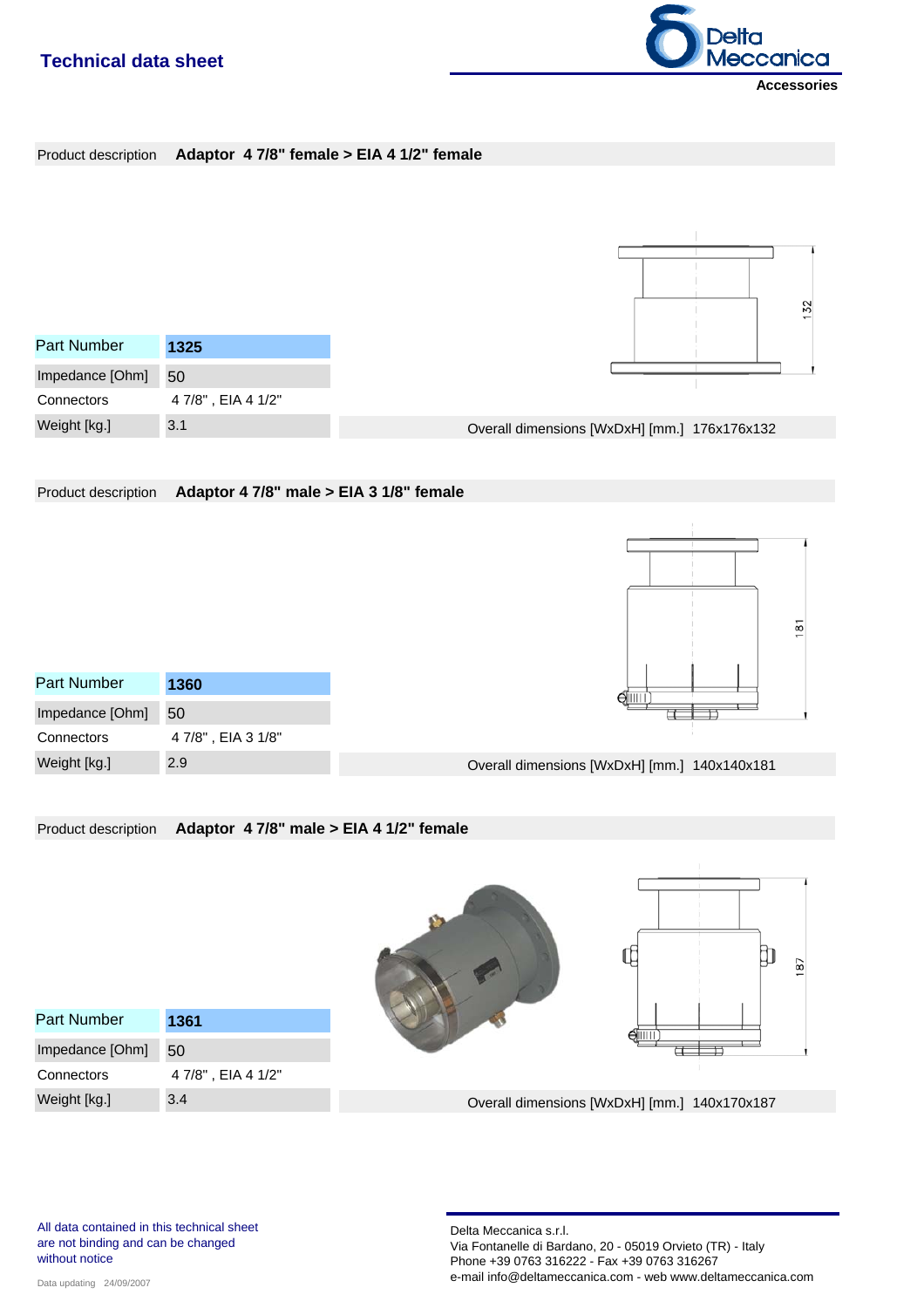

#### Product description **Adaptor 4 7/8" male > EIA 3 1/8" female**



Product description **Adaptor EIA 6 1/8" female > EIA 4 1/2" female**

| 50<br>- |  |  |
|---------|--|--|
|         |  |  |
|         |  |  |
|         |  |  |
|         |  |  |

| Part Number     | 1349                   |
|-----------------|------------------------|
| Impedance [Ohm] | 50                     |
| Connectors      | EIA 6 1/8", EIA 4 1/2" |
| Weight [kg.]    | 4.8                    |



#### Product description **Adaptor EIA 6 1/8" female > EIA 3 1/8" female**





| Part Number     | 1483                   |
|-----------------|------------------------|
| Impedance [Ohm] | 50                     |
| Connectors      | EIA 6 1/8", EIA 3 1/8" |
| Weight [kg.]    | 2.4                    |

Overall dimensions [WxDxH] [mm.] 206.5x206.5x150